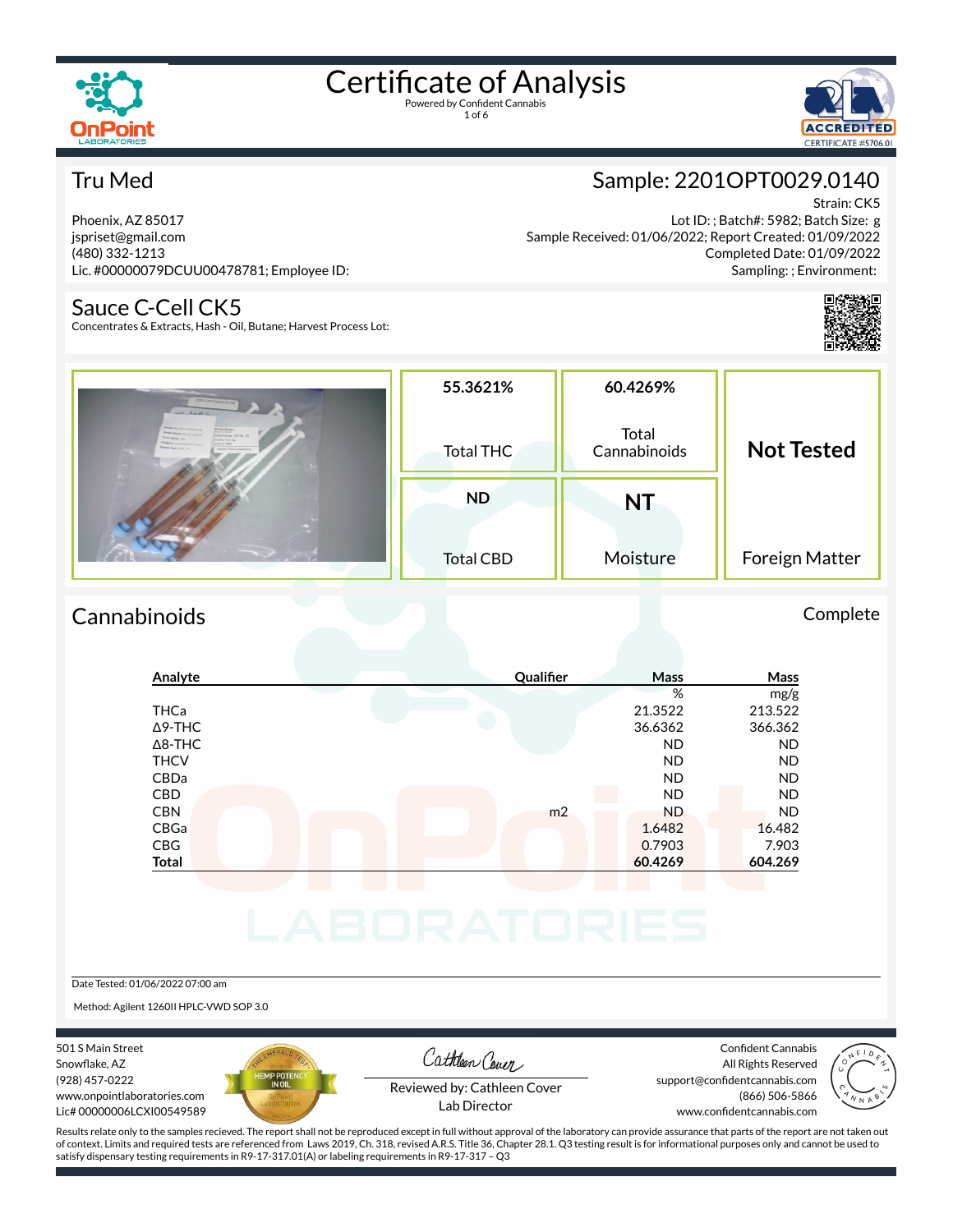

2 of 6



Sample: 2201OPT0029.0140

Sample Received: 01/06/2022; Report Created: 01/09/2022

Lot ID: ; Batch#: 5982; Batch Size: g

#### Tru Med

Phoenix, AZ 85017 jspriset@gmail.com (480) 332-1213 Lic. #00000079DCUU00478781; Employee ID:

#### Sauce C-Cell CK5

Concentrates & Extracts, Hash - Oil, Butane; Harvest Process Lot:

### Microbials Pass



Strain: CK5



| CFU/g<br>CFU/g<br>Aspergillus<br>Not Detected in 1g<br><b>ND</b><br>Pass<br>E. Coli<br>100.0000<br><b>ND</b><br>Pass<br>Salmonella<br>Not Detected in 1g<br><b>ND</b><br>Pass<br>a a<br>LABORATORIES<br><b>Confident Cannabis</b><br>Cathleen Cover<br>All Rights Reserved<br>MICROBIAL 2<br>SALMONELLA<br>(928) 457-0222<br>support@confidentcannabis.com<br>Reviewed by: Cathleen Cover<br>(866) 506-5866<br>www.onpointlaboratories.com<br>Lab Director<br>Lic# 00000006LCXI00549589<br>www.confidentcannabis.com<br>Results relate only to the samples recieved. The report shall not be reproduced except in full without approval of the laboratory can provide assurance that parts of the report are not taken out | Analyte                          | Qualifier | Limit | <b>Units</b> | <b>Status</b> |
|----------------------------------------------------------------------------------------------------------------------------------------------------------------------------------------------------------------------------------------------------------------------------------------------------------------------------------------------------------------------------------------------------------------------------------------------------------------------------------------------------------------------------------------------------------------------------------------------------------------------------------------------------------------------------------------------------------------------------|----------------------------------|-----------|-------|--------------|---------------|
|                                                                                                                                                                                                                                                                                                                                                                                                                                                                                                                                                                                                                                                                                                                            |                                  |           |       |              |               |
|                                                                                                                                                                                                                                                                                                                                                                                                                                                                                                                                                                                                                                                                                                                            |                                  |           |       |              |               |
|                                                                                                                                                                                                                                                                                                                                                                                                                                                                                                                                                                                                                                                                                                                            |                                  |           |       |              |               |
|                                                                                                                                                                                                                                                                                                                                                                                                                                                                                                                                                                                                                                                                                                                            |                                  |           |       |              |               |
|                                                                                                                                                                                                                                                                                                                                                                                                                                                                                                                                                                                                                                                                                                                            |                                  |           |       |              |               |
|                                                                                                                                                                                                                                                                                                                                                                                                                                                                                                                                                                                                                                                                                                                            |                                  |           |       |              |               |
|                                                                                                                                                                                                                                                                                                                                                                                                                                                                                                                                                                                                                                                                                                                            |                                  |           |       |              |               |
|                                                                                                                                                                                                                                                                                                                                                                                                                                                                                                                                                                                                                                                                                                                            |                                  |           |       |              |               |
|                                                                                                                                                                                                                                                                                                                                                                                                                                                                                                                                                                                                                                                                                                                            |                                  |           |       |              |               |
|                                                                                                                                                                                                                                                                                                                                                                                                                                                                                                                                                                                                                                                                                                                            |                                  |           |       |              |               |
|                                                                                                                                                                                                                                                                                                                                                                                                                                                                                                                                                                                                                                                                                                                            |                                  |           |       |              |               |
|                                                                                                                                                                                                                                                                                                                                                                                                                                                                                                                                                                                                                                                                                                                            |                                  |           |       |              |               |
|                                                                                                                                                                                                                                                                                                                                                                                                                                                                                                                                                                                                                                                                                                                            |                                  |           |       |              |               |
|                                                                                                                                                                                                                                                                                                                                                                                                                                                                                                                                                                                                                                                                                                                            |                                  |           |       |              |               |
|                                                                                                                                                                                                                                                                                                                                                                                                                                                                                                                                                                                                                                                                                                                            |                                  |           |       |              |               |
|                                                                                                                                                                                                                                                                                                                                                                                                                                                                                                                                                                                                                                                                                                                            |                                  |           |       |              |               |
|                                                                                                                                                                                                                                                                                                                                                                                                                                                                                                                                                                                                                                                                                                                            |                                  |           |       |              |               |
|                                                                                                                                                                                                                                                                                                                                                                                                                                                                                                                                                                                                                                                                                                                            |                                  |           |       |              |               |
|                                                                                                                                                                                                                                                                                                                                                                                                                                                                                                                                                                                                                                                                                                                            |                                  |           |       |              |               |
|                                                                                                                                                                                                                                                                                                                                                                                                                                                                                                                                                                                                                                                                                                                            |                                  |           |       |              |               |
|                                                                                                                                                                                                                                                                                                                                                                                                                                                                                                                                                                                                                                                                                                                            |                                  |           |       |              |               |
|                                                                                                                                                                                                                                                                                                                                                                                                                                                                                                                                                                                                                                                                                                                            |                                  |           |       |              |               |
|                                                                                                                                                                                                                                                                                                                                                                                                                                                                                                                                                                                                                                                                                                                            |                                  |           |       |              |               |
|                                                                                                                                                                                                                                                                                                                                                                                                                                                                                                                                                                                                                                                                                                                            |                                  |           |       |              |               |
|                                                                                                                                                                                                                                                                                                                                                                                                                                                                                                                                                                                                                                                                                                                            |                                  |           |       |              |               |
|                                                                                                                                                                                                                                                                                                                                                                                                                                                                                                                                                                                                                                                                                                                            |                                  |           |       |              |               |
|                                                                                                                                                                                                                                                                                                                                                                                                                                                                                                                                                                                                                                                                                                                            |                                  |           |       |              |               |
|                                                                                                                                                                                                                                                                                                                                                                                                                                                                                                                                                                                                                                                                                                                            |                                  |           |       |              |               |
|                                                                                                                                                                                                                                                                                                                                                                                                                                                                                                                                                                                                                                                                                                                            | Date Tested: 01/06/2022 12:00 am |           |       |              |               |
|                                                                                                                                                                                                                                                                                                                                                                                                                                                                                                                                                                                                                                                                                                                            | Method: BioRad qPCR              |           |       |              |               |
|                                                                                                                                                                                                                                                                                                                                                                                                                                                                                                                                                                                                                                                                                                                            |                                  |           |       |              |               |
|                                                                                                                                                                                                                                                                                                                                                                                                                                                                                                                                                                                                                                                                                                                            | 501 S Main Street                |           |       |              |               |
|                                                                                                                                                                                                                                                                                                                                                                                                                                                                                                                                                                                                                                                                                                                            | Snowflake, AZ                    |           |       |              |               |
|                                                                                                                                                                                                                                                                                                                                                                                                                                                                                                                                                                                                                                                                                                                            |                                  |           |       |              |               |
|                                                                                                                                                                                                                                                                                                                                                                                                                                                                                                                                                                                                                                                                                                                            |                                  |           |       |              |               |
|                                                                                                                                                                                                                                                                                                                                                                                                                                                                                                                                                                                                                                                                                                                            |                                  |           |       |              |               |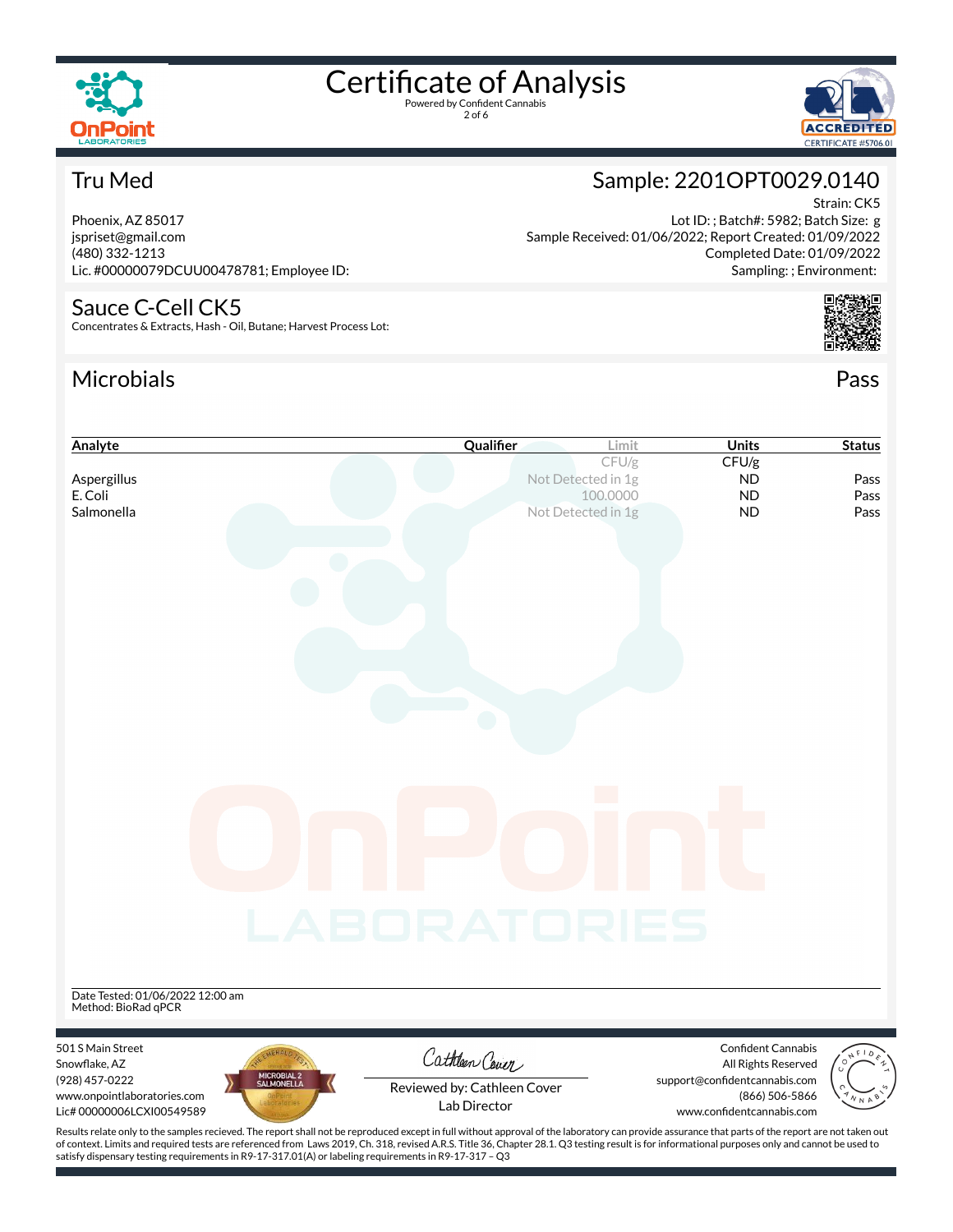

3 of 6



#### Tru Med

Phoenix, AZ 85017 jspriset@gmail.com (480) 332-1213 Lic. #00000079DCUU00478781; Employee ID:

#### Sauce C-Cell CK5

Concentrates & Extracts, Hash - Oil, Butane; Harvest Process Lot:

### Mycotoxins Pass



Lot ID: ; Batch#: 5982; Batch Size: g Sample Received: 01/06/2022; Report Created: 01/09/2022 Completed Date: 01/09/2022 Sampling: ; Environment:



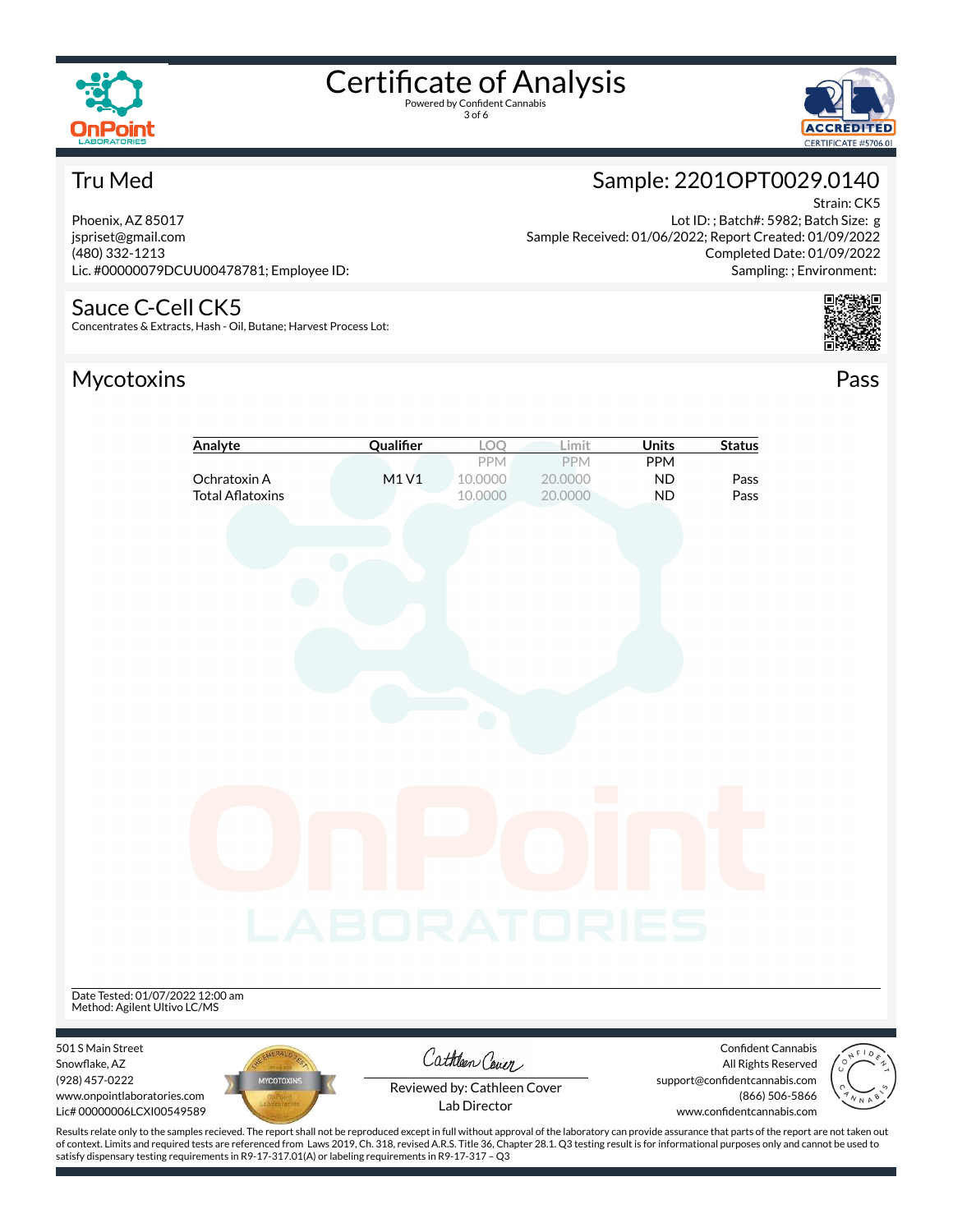

4 of 6



Strain: CK5

#### Tru Med

Phoenix, AZ 85017 jspriset@gmail.com (480) 332-1213 Lic. #00000079DCUU00478781; Employee ID:

#### Sauce C-Cell CK5

Concentrates & Extracts, Hash - Oil, Butane; Harvest Process Lot:

#### Heavy Metals **Pass**

#### Lot ID: ; Batch#: 5982; Batch Size: g Sample Received: 01/06/2022; Report Created: 01/09/2022

Sample: 2201OPT0029.0140

Completed Date: 01/09/2022

Sampling: ; Environment:





satisfy dispensary testing requirements in R9-17-317.01(A) or labeling requirements in R9-17-317 – Q3

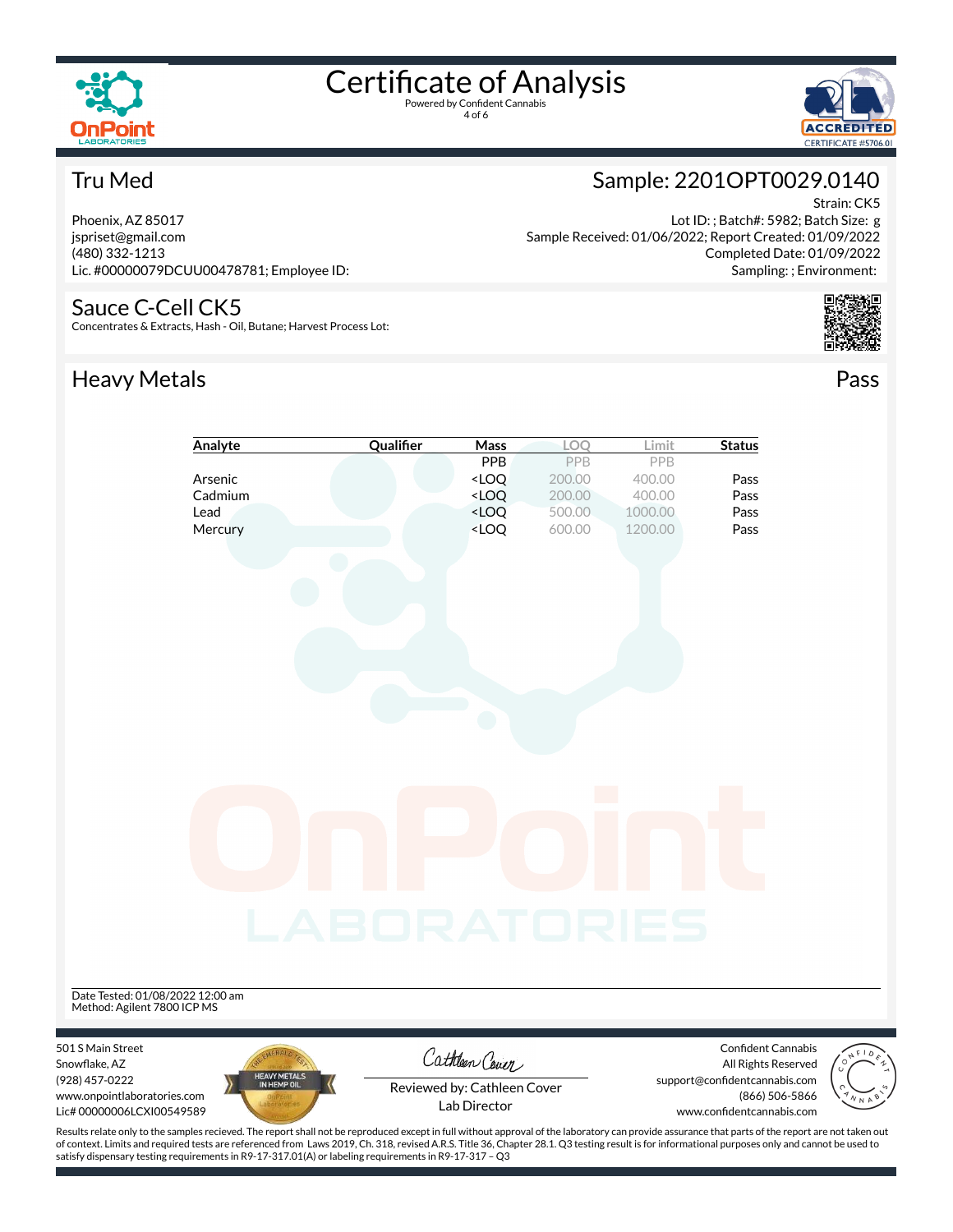



Strain: CK5

Sample: 2201OPT0029.0140

Sample Received: 01/06/2022; Report Created: 01/09/2022

Lot ID: ; Batch#: 5982; Batch Size: g

Completed Date: 01/09/2022 Sampling: ; Environment:

#### Tru Med

Phoenix, AZ 85017 jspriset@gmail.com (480) 332-1213 Lic. #00000079DCUU00478781; Employee ID:

#### Sauce C-Cell CK5

Concentrates & Extracts, Hash - Oil, Butane; Harvest Process Lot:

| <b>Pesticides</b>   |                |            |            |           |               |                        |                |            |            |           | Pass          |
|---------------------|----------------|------------|------------|-----------|---------------|------------------------|----------------|------------|------------|-----------|---------------|
| Analyte             | Qualifier      | <b>LOO</b> | Limit      | Units     | <b>Status</b> | Analyte                | Qualifier      | <b>LOO</b> | Limit      | Units     | <b>Status</b> |
|                     |                | <b>PPM</b> | <b>PPM</b> | PPM       |               |                        |                | <b>PPM</b> | <b>PPM</b> | PPM       |               |
| <b>DDVP</b>         |                | 0.0500     | 0.1000     | <b>ND</b> | Pass          | Hexythiazox            | M <sub>2</sub> | 0.5000     | 1.0000     | <b>ND</b> | Pass          |
| Abamectin           |                | 0.2500     | 0.5000     | <b>ND</b> | Pass          | Imazalil               |                | 0.1000     | 0.2000     | <b>ND</b> | Pass          |
| Acephate            |                | 0.2000     | 0.4000     | <b>ND</b> | Pass          | Imidacloprid           |                | 0.2000     | 0.4000     | <b>ND</b> | Pass          |
| Acequinocyl         | M2 V1          | 1.0000     | 2,0000     | <b>ND</b> | Pass          | <b>Kresoxim Methyl</b> |                | 0.2000     | 0.4000     | <b>ND</b> | Pass          |
| Acetamiprid         |                | 0.1000     | 0.2000     | <b>ND</b> | Pass          | Malathion              |                | 0.1000     | 0.2000     | <b>ND</b> | Pass          |
| Aldicarb            |                | 0.2000     | 0.4000     | <b>ND</b> | Pass          | Metalaxyl              |                | 0.1000     | 0.2000     | <b>ND</b> | Pass          |
| Azoxystrobin        |                | 0.1000     | 0.2000     | <b>ND</b> | Pass          | Methiocarb             |                | 0.1000     | 0.2000     | <b>ND</b> | Pass          |
| <b>Bifenazate</b>   |                | 0.1000     | 0.2000     | <b>ND</b> | Pass          | Methomvl               |                | 0.2000     | 0.4000     | <b>ND</b> | Pass          |
| Bifenthrin          | M <sub>2</sub> | 0.1000     | 0.2000     | <b>ND</b> | Pass          | Myclobutanil           |                | 0.1000     | 0.2000     | <b>ND</b> | Pass          |
| <b>Boscalid</b>     |                | 0.2000     | 0.4000     | <b>ND</b> | Pass          | Naled                  |                | 0.2500     | 0.5000     | <b>ND</b> | Pass          |
| Carbaryl            |                | 0.1000     | 0.2000     | <b>ND</b> | Pass          | Oxamvl                 |                | 0.5000     | 1.0000     | <b>ND</b> | Pass          |
| Carbofuran          |                | 0.1000     | 0.2000     | <b>ND</b> | Pass          | Paclobutrazol          |                | 0.2000     | 0.4000     | <b>ND</b> | Pass          |
| Chlorantraniliprole |                | 0.1000     | 0.2000     | <b>ND</b> | Pass          | Permethrins            | M <sub>2</sub> | 0.1000     | 0.2000     | <b>ND</b> | Pass          |
| Chlorfenapyr        | V1M2           | 0.5000     | 1.0000     | <b>ND</b> | Pass          | Phosmet                |                | 0.1000     | 0.2000     | <b>ND</b> | Pass          |
| Chlorpyrifos        | M <sub>2</sub> | 0.1000     | 0.2000     | <b>ND</b> | Pass          | Piperonyl Butoxide     |                | 1.0000     | 2.0000     | <b>ND</b> | Pass          |
| Clofentezine        | M <sub>2</sub> | 0.1000     | 0.2000     | <b>ND</b> | Pass          | Prallethrin            |                | 0.1000     | 0.2000     | <b>ND</b> | Pass          |
| Cyfluthrin          | V <sub>1</sub> | 0.5000     | 1.0000     | <b>ND</b> | Pass          | Propiconazole          |                | 0.2000     | 0.4000     | <b>ND</b> | Pass          |
| Cypermethrin        | V <sub>1</sub> | 0.5000     | 1.0000     | <b>ND</b> | Pass          | Propoxur               |                | 0.1000     | 0.2000     | <b>ND</b> | Pass          |
| Daminozide          |                | 0.5000     | 1.0000     | <b>ND</b> | Pass          | Pyrethrins             |                | 0.5000     | 1.0000     | <b>ND</b> | Pass          |
| Diazinon            |                | 0.1000     | 0.2000     | <b>ND</b> | Pass          | Pyridaben              | M <sub>2</sub> | 0.1000     | 0.2000     | <b>ND</b> | Pass          |
| Dimethoate          |                | 0.1000     | 0.2000     | <b>ND</b> | Pass          | Spinosad               | V1 M2          | 0.1000     | 0.2000     | <b>ND</b> | Pass          |
| Ethoprophos         |                | 0.1000     | 0.2000     | <b>ND</b> | Pass          | Spiromesifen           |                | 0.1000     | 0.2000     | <b>ND</b> | Pass          |
| Etofenprox          | M <sub>2</sub> | 0.2000     | 0.4000     | <b>ND</b> | Pass          | Spirotetramat          | M1             | 0.1000     | 0.2000     | <b>ND</b> | Pass          |
| Etoxazole           |                | 0.1000     | 0.2000     | <b>ND</b> | Pass          | Spiroxamine            |                | 0.2000     | 0.4000     | <b>ND</b> | Pass          |
| Fenoxycarb          | M <sub>2</sub> | 0.1000     | 0.2000     | <b>ND</b> | Pass          | Tebuconazole           | V <sub>1</sub> | 0.2000     | 0.4000     | <b>ND</b> | Pass          |
| Fenpyroximate       |                | 0.2000     | 0.4000     | <b>ND</b> | Pass          | Thiacloprid            |                | 0.1000     | 0.2000     | <b>ND</b> | Pass          |



Trifloxystrobin

Date Tested: 01/07/2022 12:00 am Method: Agilent Ultivo LC/MS

501 S Main Street Snowflake, AZ (928) 457-0222 www.onpointlaboratories.com Lic# 00000006LCXI00549589



**Fipronil 2000 C.4000 ND Pass** 

Cathleen Cover

Confident Cannabis All Rights Reserved support@confidentcannabis.com (866) 506-5866

Thiamethoxam 0.1000 0.2000 ND Pass



Reviewed by: Cathleen Cover Lab Director

www.confidentcannabis.com